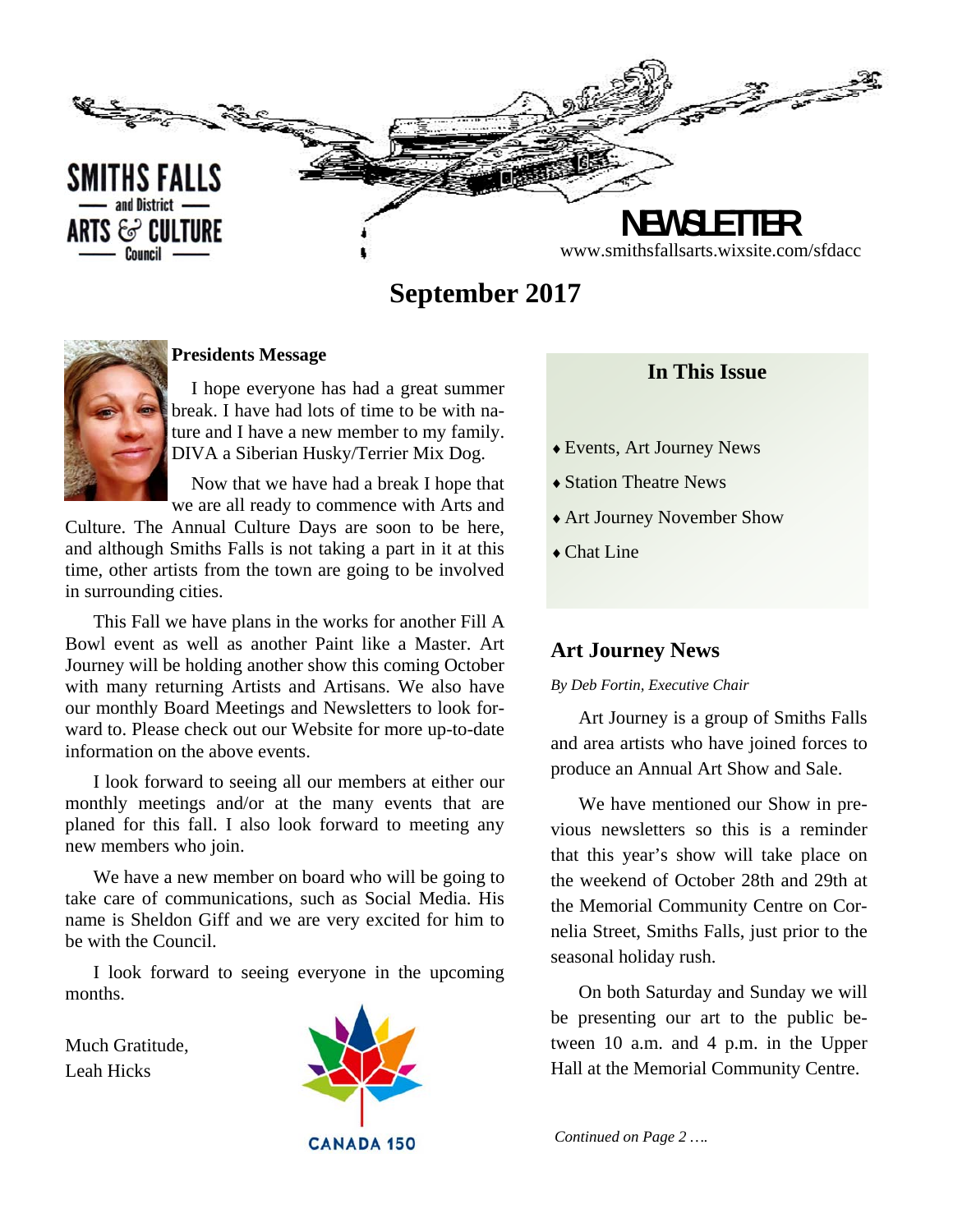*Art Journey News Continued ….* 

We will have a variety of artistic items for your visual delight and your shopping pleasure; on-site demonstrations by some of our artists; gift basket door prizes for attendees; plus live musical entertainment, graciously funded by the Smiths Falls Arts and Culture Council as one of the events of the *On the Roll* live music series, as part of the *Town's Canada 150 Celebrations.*

We have twenty visual artists this year who will show a variety of art forms and media to choose from to enhance your home and life.

Mark your calendars, come out and support your local artists, and bring a friend or two, or three, or more.

You will soon see our show postcard at various locations around town. Please help yourself to one or several and help spread the word. Thanks for your support of the Arts by shopping local.

More information is available on our website

http://www.artjourneysmithsfalls.com

Or our Facebook page

https://www.facebook.com/smithsfallsartjourney

### **Station Theatre News**

We are looking forward to September  $29<sup>th</sup>$  as the theatre will feature the Juno nominated, internationally acclaimed Georgette Fry and her blues & jazz stylings, and to close the season the Juno award, and also internationally acclaimed A Cappella quartet Cadence will provide a Christmas concert which is not to be missed.

While the very successful theatre Film Nights have taken their "summer hiatus", they will be returning in September along with the Film Night International offerings.

 Don't forget to visit the Station Theatre Art Gallery, which is now open and is featuring the art works of local artists. These works of art are available for sale and 10% of all sales will go to the Smiths Falls and District Arts & Culture Bursary Fund.

The Station Theatre is open from 9 am to 12 noon on weekdays. Katherine Coleman will gladly answer any questions you have on upcoming Plays, Movies, Music Series, etc. You can reach her at 613 -283-0300

#### **Movie Nights at the Station Theatre**



### **Friday, September 15th Saturday September 16th**

We will be starting

the Weekend Movie Series with a Western Themed, John Wayne weekend. On Friday we will be showing *The Man Who Shot Liberty Valance',* and on Saturday we will be showing *True Grit*.

 Both movies start at 7 p.m.. Cash at the door. Don't forget to pick up our Movie Rewards Card which will lead to free movies down the road.

### **Music Series This Fall**

September 29<sup>th</sup>, 8 p.m.



 The Smiths Falls Community Theatre is pleased to welcome Award Winning Blues Singer Georgette Fry this coming September.

 *"Georgette has a love of good music, be it jazz, blues or beyond*." Sandy MacDonald, Halifax Daily News writes.

With her luscious singing voice, she explores the soulful grey area between blues and jazz, where artists like Etta James, Ray Charles and Bonnie Raitt have staked their careers.